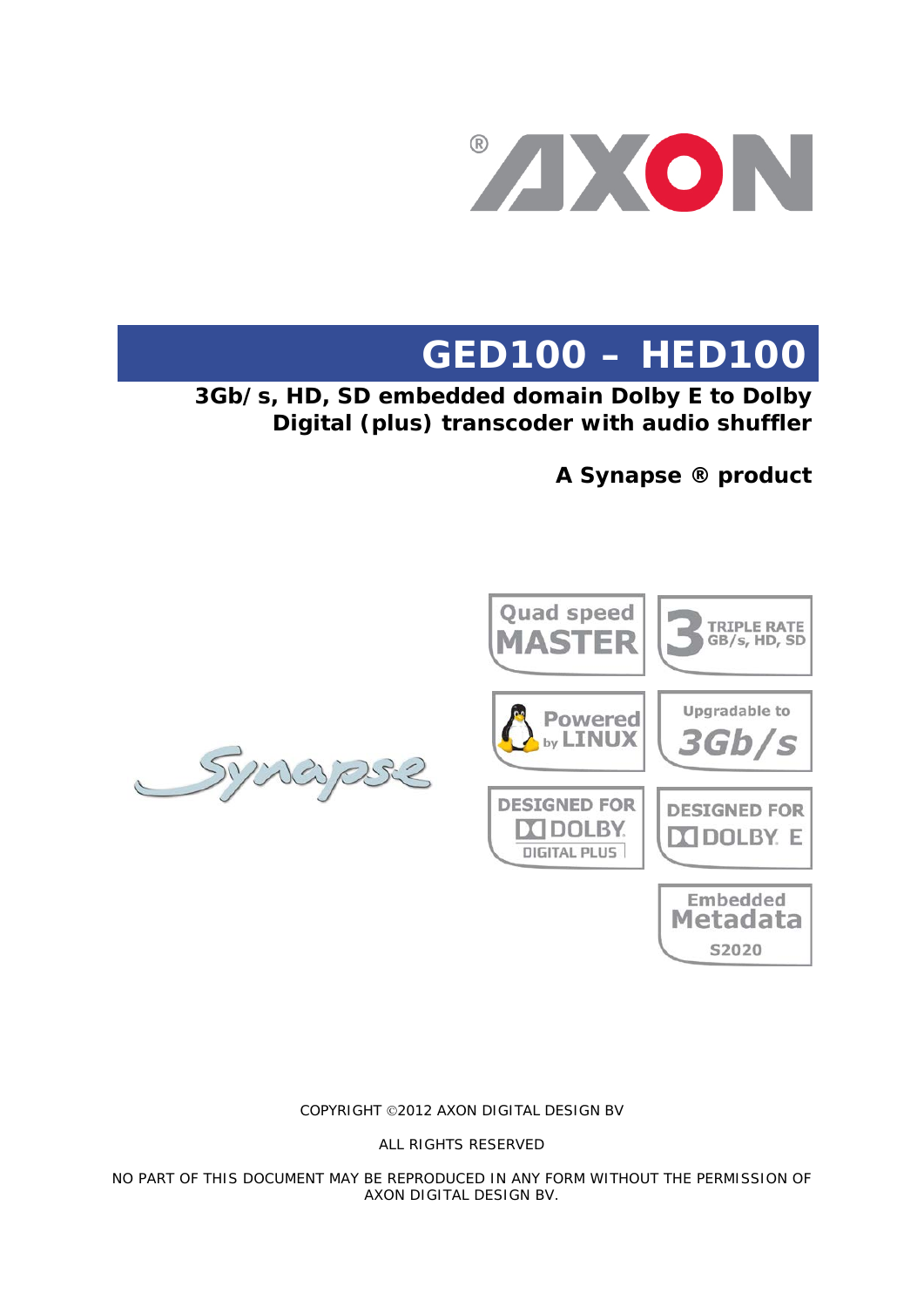## **Block schematic & I/O panel**





- 3Gb/s, HD, SD SDI INPUT 1 (OPTIONAL FIBER INPUT)
- 3Gb/s, HD, SD SDI INPUT 2 (OPTIONAL FIBER INPUT)
- 3Gb/s, HD, SD SDI OUT 1 (OPTIONAL FIBER OUTPUT)
- 3Gb/s, HD, SD SDI OUT 2 (OPTIONAL FIBER OUTPUT)
	- GPI/METADATA INPUT/OUTPUT

NOT CONNECTED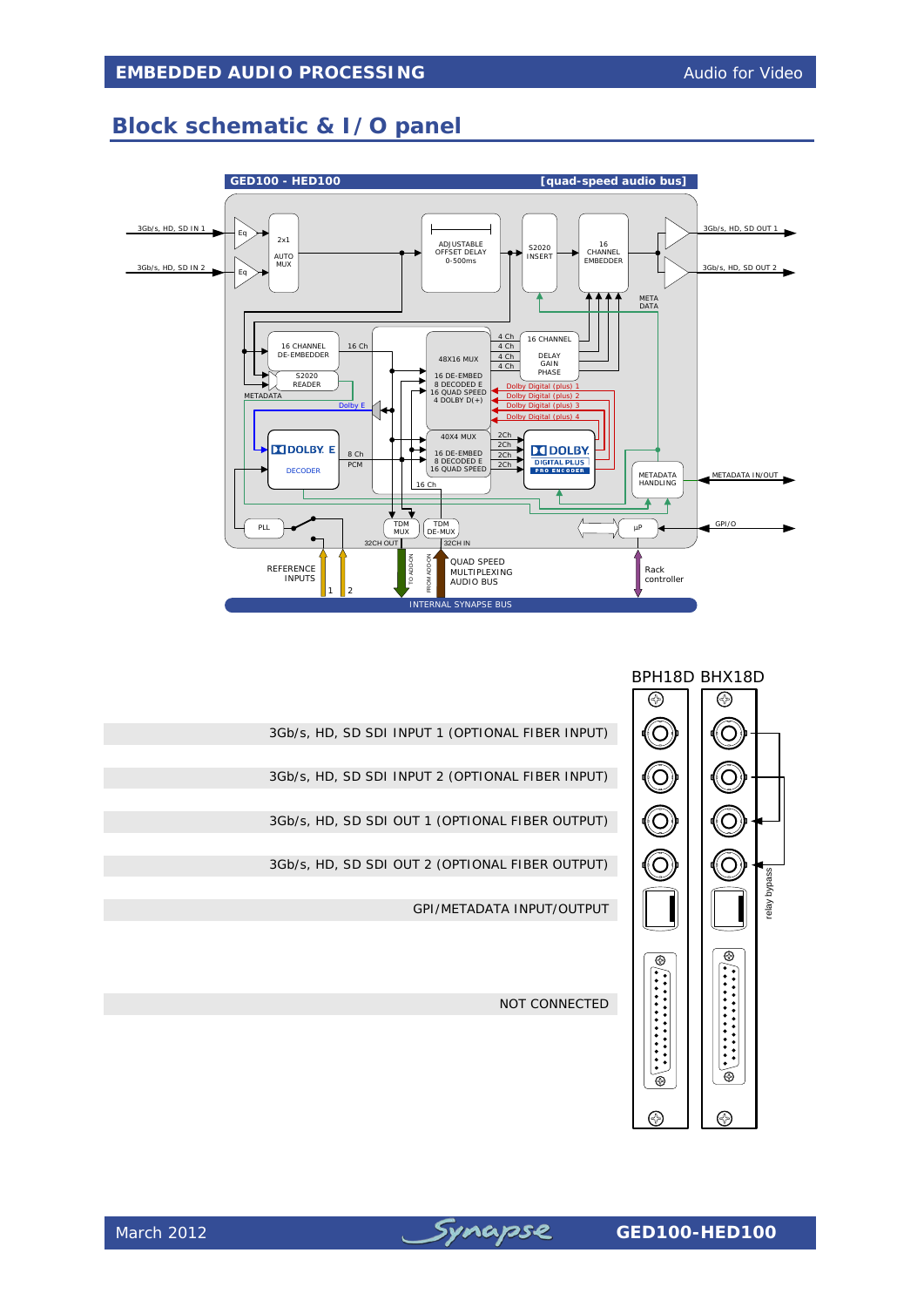### **Features**

The GED100 and HED100 are embedded domain Dolby E to Dolby Digital or Dolby Digital Plus transcoders.

Simultaneous encoding of 5.1+2.0 or 4 individual stereo channels (languages) to 4 Dolby Digital (Plus) 2.0 streams is possible.

The new Quad Speed audio bus allows for implementation of 'in between' audio processing. This means that we can stream the decoded Dolby E audio to a Quad Speed Audio ADD-ON card like the DLA44 or DLA42, process this audio and send it back to the G/HED100 for encoding into Dolby Digital or Dolby Digital plus.

The ADD-ON card does not need a connector panel and all audio routing is performed inside the Synapse frame by just placing these cards in adjacent slots.

The HED100 can be future upgraded to GED100. This allows for staged implementation of HD infrastructures and spread the cost over multiple budget years.

- Dolby E decoding (*no Dolby Digital Decoding*)
- Encoding of up to 4 times 2.0 Dolby Digital (Plus) outputs, or 5.1 Dolby Digital (Plus) + 2.0 Dolby Digital (Plus)
- Dolby Pro Logic II encoding on the 2.0 channel
- Downmix of 5.1 to 2.0
- S2020 metadata handling
- 2 SDI inputs (with auto switch on carrier loss, and switch back function)
- Compatible with the following input formats (auto selecting) (1080p only for GED):

| <b>The Contract of the Contract of the Contract of the Contract of the Contract of the Contract of the Contract of the Contract of the Contract of the Contract of the Contract of the Contract of The Contract of The Contract </b> | 1080p/59.94     | ٠ | 720p/59.94 |
|--------------------------------------------------------------------------------------------------------------------------------------------------------------------------------------------------------------------------------------|-----------------|---|------------|
| <b>The Contract of the Contract of the Contract of the Contract of the Contract of the Contract of the Contract of the Contract of the Contract of the Contract of the Contract of the Contract of The Contract of The Contract </b> | 1080p/50        | ٠ | 720p50     |
| <b>III</b>                                                                                                                                                                                                                           | 1080i/59.94     | ٠ | 720p30     |
| <b>The Contract of the Contract of the Contract of the Contract of the Contract of the Contract of the Contract of the Contract of the Contract of the Contract of the Contract of the Contract of The Contract of The Contract </b> | 1080i/50        | ш | 720p25     |
| <b>The Contract of the Contract of the Contract of the Contract of the Contract of the Contract of the Contract of the Contract of the Contract of the Contract of the Contract of the Contract of The Contract of The Contract </b> | 1080p/30        | ٠ | 720p24     |
| <b>III</b>                                                                                                                                                                                                                           | 1080p25         | ٠ | SD525      |
| <b>The Contract of the Contract of the Contract of the Contract of the Contract of the Contract of the Contract of the Contract of the Contract of the Contract of the Contract of the Contract of The Contract of The Contract </b> | 1080p(sf)/23.98 | ш | SD625      |
|                                                                                                                                                                                                                                      | 1035i/59 94     |   |            |

- **Offset video delay adjustable between 0 and 1000ms**
- Quad Speed Audio ADD-ON bus for bidirectional audio processing
- $\blacksquare$  2 SDI + embedded audio outputs
- 7 presets that configure all 16 input channels at once. controlled by GPI or ACP (Cortex)
- Append and overwrite modes
- Audio level and phase control
- Audio offset delay up to 5000 ms
- Silence detection with threshold (-100 to -20dBFS) and time control (1 to 255 sec)
- Transparent for ATC time code RP188, RP196, RP215
- Locks to Tri-level, Bi-level syncs or input
- Full control and status monitoring through the front panel of the SFR04/SFR08/SFR18 frame and the Ethernet port (ACP)
- Optional 1 or 2 fiber inputs, 1 or 2 fiber outputs or a fiber in and output (replacing 1 SDI in and output) on the I/O panel
- Optional relay bypass (BHX18D)

#### *Caution: The E decoding latency is 4 frames*

Complementary cards:

DLA44, DLA43. DLA42, DLA41 and DIO88 (plus all future quad speed audio ADD-ON cards)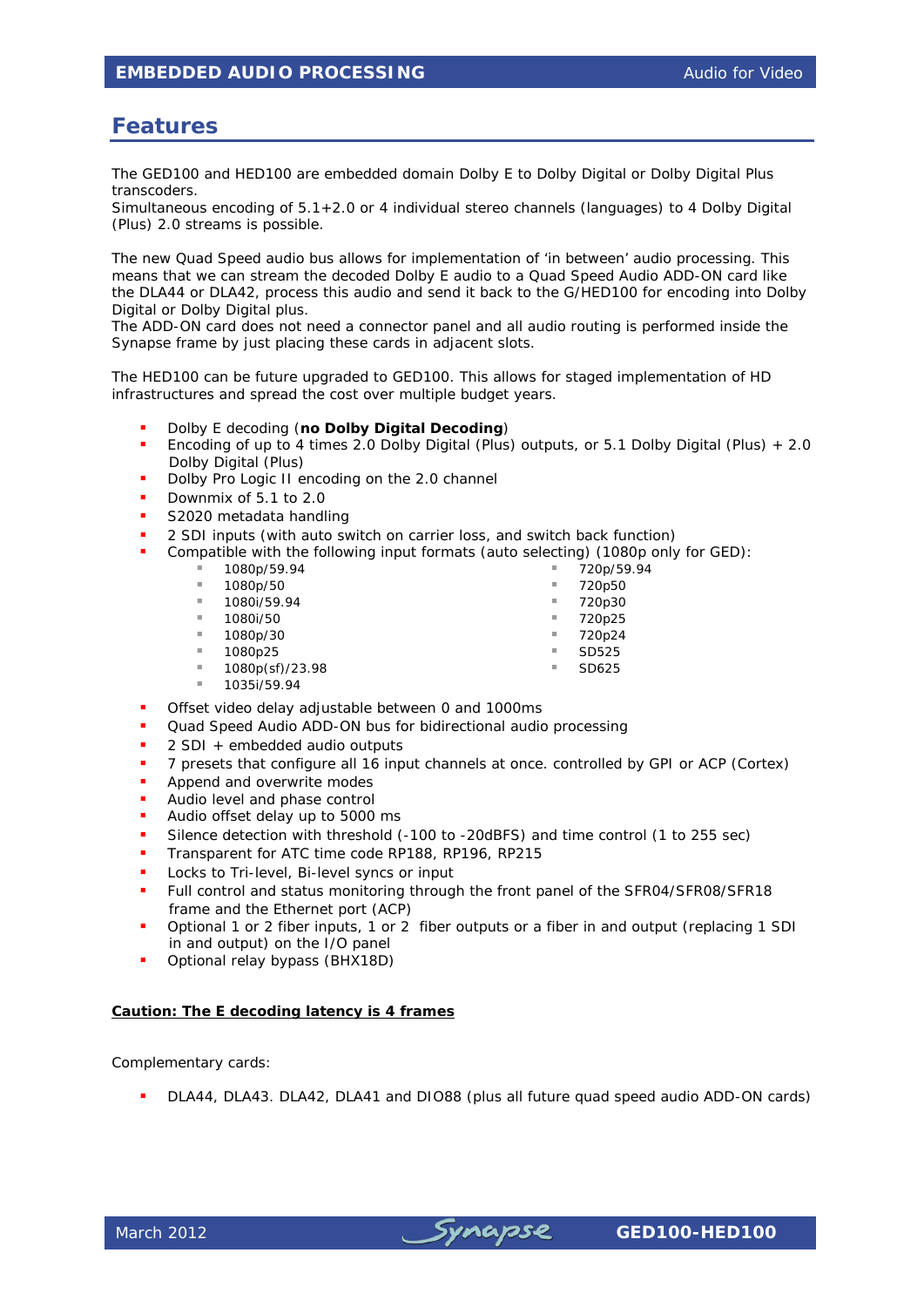## **Applications**

- 3Gb/s, HD and SD Dolby transcoding in transmission
- **Preset based 16 channel audio/bitsream shuffling**

## **Ordering information**

#### **Module:**

- **GED100:** 3Gb/s, HD, SD embedded domain Dolby E decoder Dolby Digital (plus) encoder re-embedder
- **HED100:** HD, SD embedded domain Dolby E decoder Dolby Digital (plus) encoder reembedder

#### **Standard I/O:**

**BPH18D\_GED100:** I/O panel for GED100 with (future use) balanced AES/EBU inputs

#### **Relay bypass I/O:**

 **BHX18D\_GED100:** I/O panel for GED100 with (future use) balanced AES/EBU inputs with relay bypass

#### **Fiber outputs**\* **:**

- **BPH18DT\_FC/PC\_GED100:** I/O panel for GED100 with (future use) balanced AES/EBU inputs with one fiber transmitter
- **BPH18DT2\_FC/PC\_GED100:** I/O panel for GED100 with (future use) balanced AES/EBU inputs with two fiber transmitters

#### **Fiber inputs**\* **:**

- **BPH18DR\_FC/PC\_GED100:** I/O panel for GED100 with (future use) balanced AES/EBU inputs with one fiber receiver
- **BPH18DR2\_FC/PC\_GED100:** I/O panel for GED100 with (future use) balanced AES/EBU inputs with two fiber receiver

#### **Fiber inputs and outputs**\* **:**

 **BPH18DTR\_FC/PC\_GED100:** I/O panel for GED100 with unbalanced AES/EBU inputs with balanced AES/EBU inputs with one fiber transmitter and receiver

#### \* Ordering information fiber input and/or output modules:

- In case of HED100 replace GED100 by HED100
- In case of SC connector: replace FC/PC by SC.